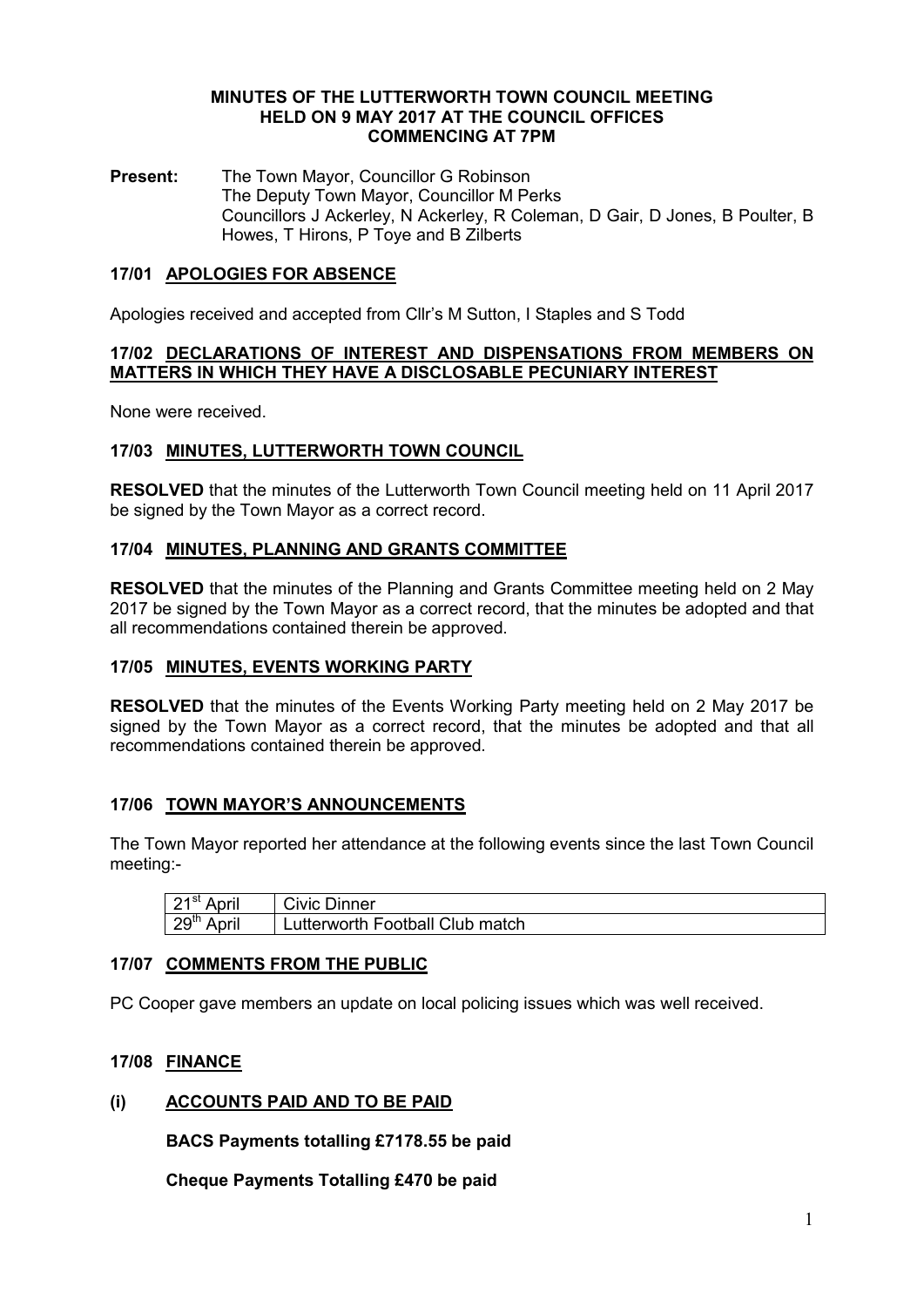# 17/09 PROPOSED NEIGHBOURHOOD PLAN

It was RESOLVED to pursue a Neighbourhood Plan with the Town Council acting as the body making the application and that the Designated Neighbourhood area be the parished area of Lutterworth.

The Clerk is given delegated powers to register the Designated Neighbourhood Area subject to Harborough District Council approval and to apply for government funding towards the Neighbourhood Plan.

The Clerk to arrange a meeting with Matthew Bills of Harborough District Council

# 17/10 SPECIAL EXPENSE CHARGES FOR LUTTERWORTH

RESOLVED that the Clerk submit a Freedom of Information request to Harbourough District Council requesting a detailed breakdown of the special expense charges for 2016/17 and the proposed budget for 2017/18.

# 17/11 FAIRACRE ALLOTMENT SITE – LICENSE AGREEMENT FOR ACCESS ON TO **LAND**

RESOLVED to sign the license agreement

# 17/12 REPORTS FROM COUNTY AND DISTRICT COUNCILLORS

Noted

# 17/13 REPORTS FROM MEMBERS WHO HAVE ATTENDED MEETINGS ON BEHALF OF THE TOWN COUNCIL

# 17/14 INFORMATION ITEMS

# 17/15 CONFIDENTIAL

RESOLVED that due to the confidential nature of the following items of business and "because publicity would prejudice the public interest by reason of the confidential nature of the business to be transacted, the public and the press be excluded from the remainder of the meeting" and that:

"because the business to be discussed is of a confidential nature relating to members of the staff, the public and the press be excluded from the remainder of the meeting".

# 17/16 FAIRACRE ALLOTMENT SITE

**RESOLVED** that the Council agrees in principal to fee structure in regard to the sale of land for the Fairacre Allotment site and that the Clerk works with the landowner to draft a formal Heads of Terms Agreement